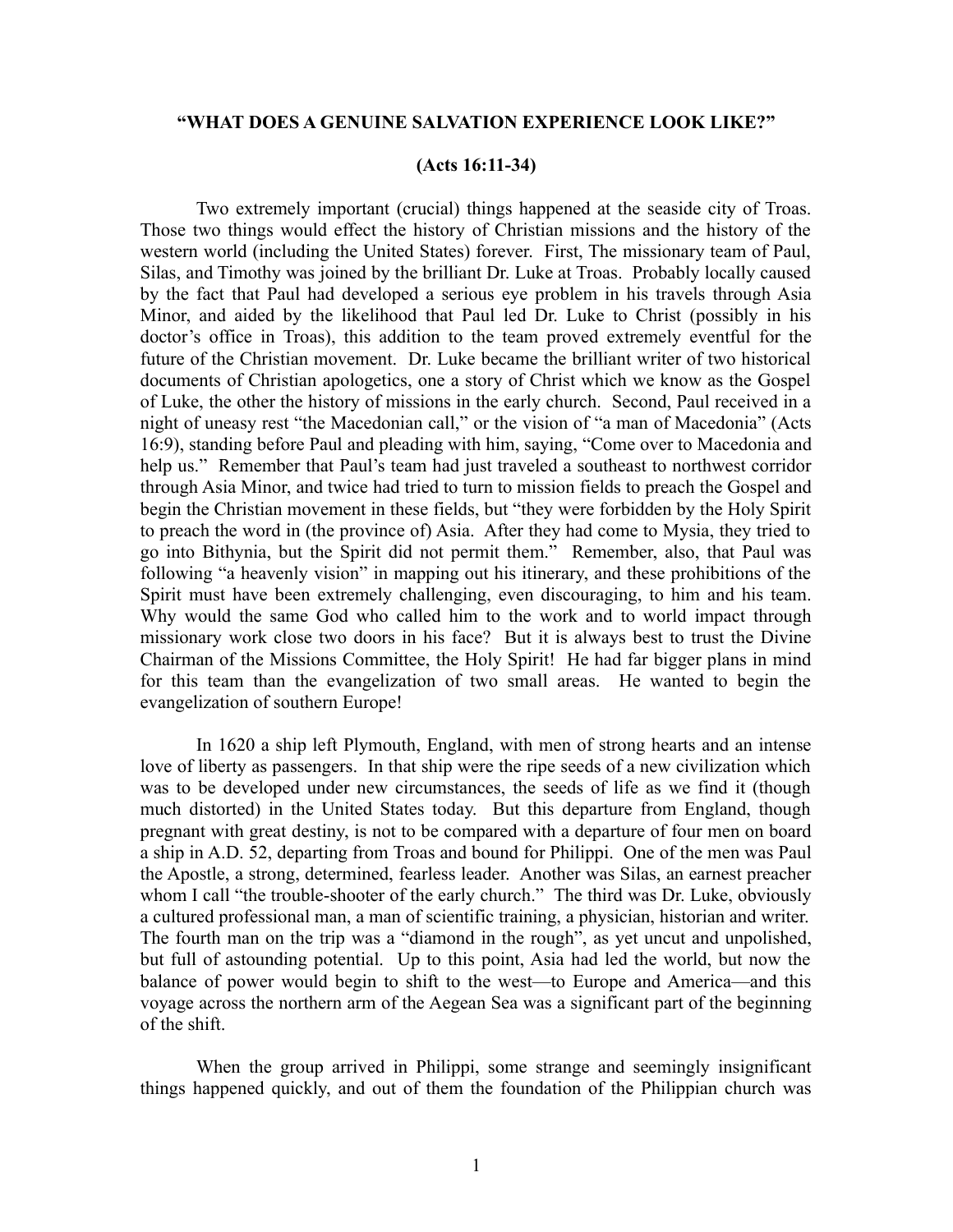solidly laid. When you read Paul's letter to the Philippians, remind yourself that the stories that make up our text reveal the strange *beginning* of the church to which he wrote this shining letter.

Our text records, in rapid succession, a trio of personal conversions to Christ. Some years ago, a Harvard psychologist wrote a book entitled, Varieties of Religious Experience. Professor James would have had a field day observing these three conversion occurrences in Acts 16! One was the conversion of a woman named Lydia. The other two persons are unnamed in any Biblical account. Only Lydia's name is retained in the Holy Spirit's record for future reference. We call them by a proper name and two descriptive terms—Lydia, a local slave-girl, and the Philippian jailor. In this study, we want to analyze their respective conversion experiences. This study began for me years ago, and it was a veritable eye-opener about the kinds of genuine conversions to Christ that Christians may experience.

## **The Implications of the Chapter**

Acts 16 is a grand chapter on personal conversion, and provides several case studied on the Christian doctrine of salvation. We are first going to examine the implications of the Christian word, "saved," as those implications are suggested by this chapter. The word is used in the question which a shaken jailer asked two of his prisoners who had led a jailhouse "revival" in his prison, the question, "Sirs, what must I do to be *saved?"* Why did a rough Roman soldier use the word "saved"? What prompted his mind to thrust this word onto his lips? From a Christian standpoint, what implications are always conjured by the word "saved"?

The first implication in the word "saved" is that *there is a danger to be saved from.* This is clear and consistent teaching of the entire New Testament, that human beings are universally sinners, and that sin is an extremely dangerous ingredient in human experience (even the slightest, most "innocent" sin). Now, the three people whose conversions are described in our text had different degrees of *awareness* of sin and its danger, but even the fact that men are *totally blind* to their sinful and threatened condition does not reduce or lessen the threat of their condition one whit. A person laughing his way through life is likely strutting his way directly to hell! All the suave and casual Christless people you meet, perhaps daily, are moving one-minute-at-a-time, one-hour-ata-time, one-day-at-a-time, one-week-at-a-time, one-month-at-a-time, one-year-at-a-time, one-decade-at-a-time, nearer to a serious eternal hell. This is a hateful thought to a typical sinner, but again, his blindness, ignorance and protest do not change reality. Every sin has in it the germ of *eternal damnation*, and this is the necessary, inevitable judgment of a holy, just, righteous, sovereign, *loving* God. What kind of parent would he be who did not deal with that which threatens to annihilate his entire family? Would he really love his family if he turned a blind eye to the killing disease when it is in fact curable *and he could provide the cure*, and a deaf ear to all the sounds of the misery generated by this disease?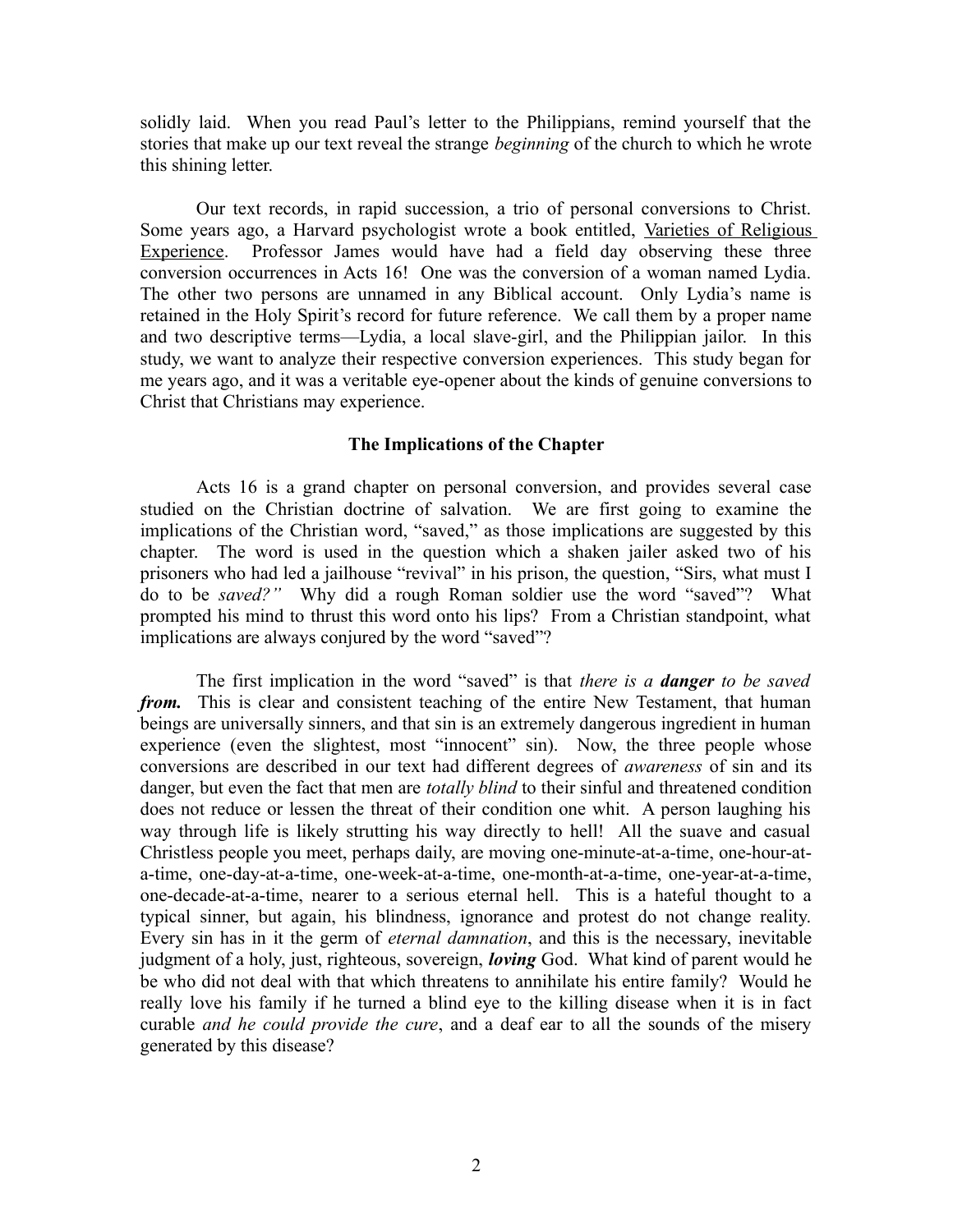In our text, Lydia, whose conversion to Christ is recorded first, impresses you as a decent, good, honorable, efficient, kind person—*but she still has to be saved to be acceptable to God in time or in eternity.* Read the story of the jailer (the third conversion account) again, and remember that he not only faced the disgrace of knowing that he had failed in his only vocational assignment if his prisoners have escaped, but that Roman law required that he forfeit his own life for this failure. However, this particular threat was resolved when he discovered that all of his prisoners were still present and accounted for, though the prison doors were opened and their chains were all loosed by the earthquake.

The jailer's consciousness was probably aroused, sharpened and intensified by what he heard concerning the charge that put Paul and Silas in his jail. Paul had precipitated a social riot among the panderers of a local slave girl when he cast a "demon of divination" out of her. Paul's action was stimulated by her cry in the street of Philippi as she followed the team of missionaries through the city, "These men are the servants of the Most High God, who proclaim to us *a way of salvation."* Her cry contained a very real truth, but she proclaimed it with a totally false spirit. Perhaps the jailer heard a recitation of the charge that brought these men to his prison. Also, he surely had noted their extremely strange behavior when, in spite of their discomfort (the beating and the stocks) "at midnight Paul and Silas were praying (he had probably heard many a prayer from a blasphemous prisoner, but surely nothing like this!) and singing hymns to God, and the prisoners were listening to them." If I had been in their place, I would have been singing, "Rescue the perishing; care for the dying," but they probably sang "How Great Thou Art!" or "My Tribute"! Anyway, this criminally hardened jailer, who had worked his way up by tough fighting in the Roman military and had been given this job as a reward, was suddenly awakened to a need for a salvation far more important even than the saving of his earthly life. By a miracle of sudden illumination, the opening up of the eyes of his heart and flooding them with light (Ephesians 1:17), he became starkly aware that there was a more desperate death than physical death, and that there was a salvation that would meet his deepest need. *He knew he was perishing and needed to be saved!* The same is true of every person who has never come to know Christ in the full pardon of his sins and in the reception of Christ's gift of eternal life. There is a serious danger to be totally saved from

The second implication of the chapter is that *there is a destiny to be saved to*. One of the great caricatures of the western church is that salvation is basically *from* something, *from* sin, death, judgment and hell, but we have largely ignored the gigantic and boundless inventory of what the one-time-sinner, now a saint of God, has been saved *to. The salvation of the Bible is a line of demarcation, a point of absolutely new departure, an introduction into an entirely difference life-orientation, the instant of becoming heir to God's vast estate of truth, resources, life, love,joy, peace, etc, etc, etc, ad infinitum!!!!!* God's salvation makes a radical difference in one's life—a day and night, life and death, Heaven and Hell difference! Tragically, many a Christian evaluates his salvation on the thoroughly inferior basis of a rescue from Hell and a pre-paid ticket to a nebulous Heaven. The real dimensions of this Heaven in which he believes he will "spend eternity" he has not even explored (what a strange inconsistency), taking his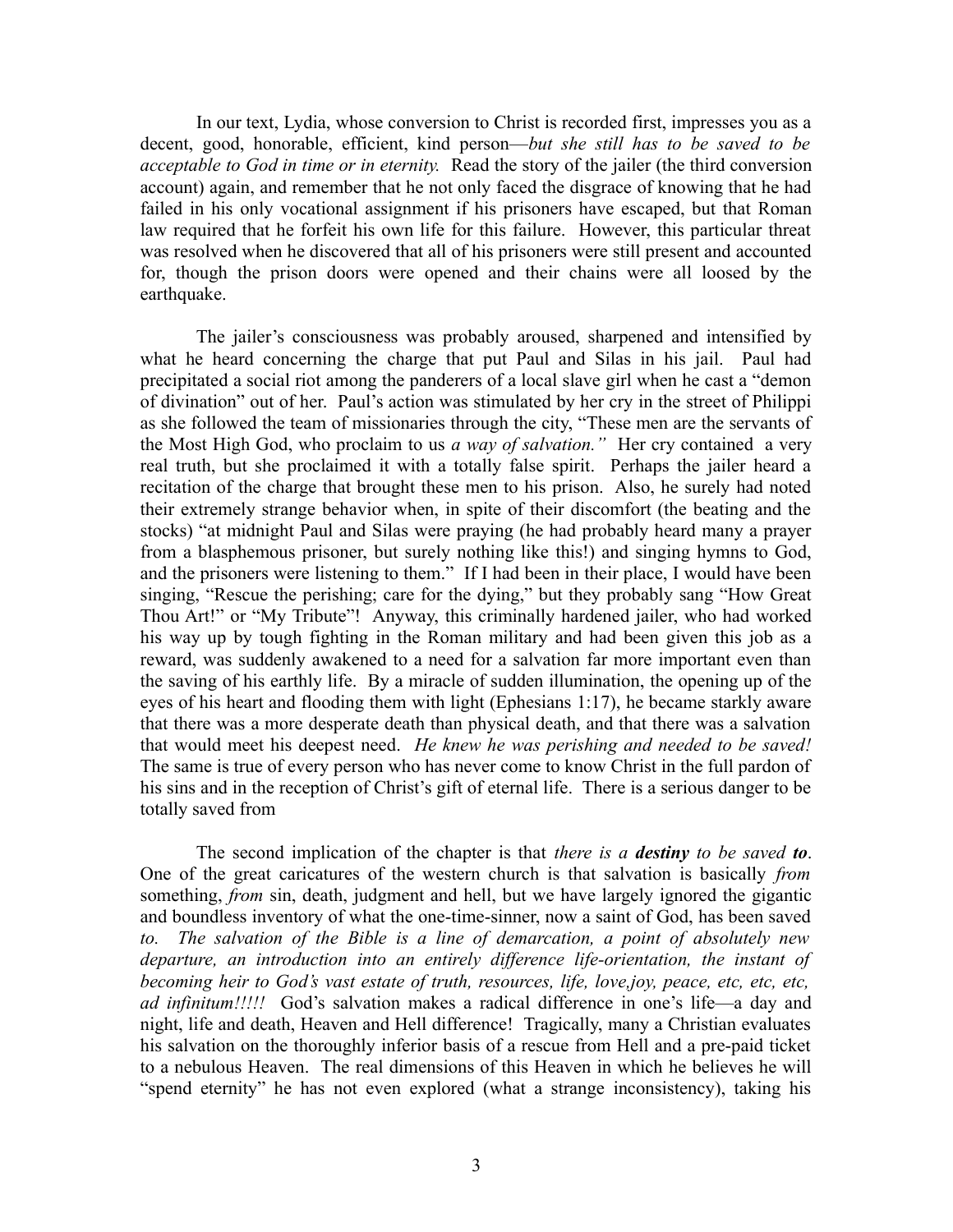"Heavenology" from sentimental songs which magnify the pleasant temperature and the beautiful furniture of the place, but ignore the life we will know and live there and the basis for it. The salvation of the Bible involves a moment-by-moment, day-by-day, etc., destiny we are saved to—and it is far bigger than the tame life of going to church as if we were part of the pews we sit in.

The third implication of the word "saved" is that *there is a dynamic to be saved by.* In Romans 1:16, the Apostle Paul testified, "I am not ashamed of the Gospel of Christ, for it is the power (Greek, *dunamis*, or "dynamic") of God unto salvation to every one who believes, to the Jew first, and also to the Greek." No person is saved unless he has been inwardly revolutionized by the dynamic of God through the message of the Good News of Christ! Paul gave a slightly different twist to the same truth when he wrote to the Corinthians, "The word of the Cross is to them that are perishing foolishness, but to those who are being saved it is the power (Greek, *dunamis*, or "dynamic") of God" (I Corinthians 1:18). This dynamic of God is like a swinging wrecking ball inside a person, collapsing and destroying the pleasure of sin and its stronghold in a person's life, and like a Divine construction crew, rebuilding the life with a new meaning, a new purpose, a new loyalty, a new vocation, new goals, a new product, a new destiny,…. *What I am saying is that "all things are new" when a person is suddenly transplanted by the dynamic of God out of Adam, out of sin, out of death, and into Christ (II Corinthians 5:17).* 

This dynamic was clearly released into the lives of the three persons in our text. In Lydia's conversion, "The Lord opened her heart," and it is the word that would be used for the silent, unobtrusive, but very beautiful opening of a rose to the early morning sun. In the case of the slave girl on the street, Paul invoked "the Name of Jesus Christ" and addressed the demon of divination in the girl, saying, "I command you to come out of her," and "he came out that very hour." In the case of the jailer, Paul specifically detailed the activation of God's dynamic in his shattered experience—"and he rejoiced…with all his household."

# *This is an unvarying reality: Every saved person has been absolutely transformed by an out-of*-*this-world dynamic, "the power of God unto salvation*."

The fourth implication of the word "saved" is *there is a dependence to be saved through.* Paul wrote in Ephesians 2:8, "By grace are you saved *through faith."* "Faith" is the shorthand word of the Gospel which explains the dependence through which sinners are saved. "Faith" is a *relational* word—through faith I am livingly and vitally related to God. It is a *resource* word—through faith I receive and appropriate all of the resources that are available in Christ (a veritable and vast treasure trove of resources). It is a *rescue* word—through faith I have been rescued (past tense) from every destructive factor in the universe, am now being rescued (present tense), and will yet be fully and finally rescued (future tense).

I have spent a lot of my life traveling. The nature of "the ministry I have received of the Lord" is such that it entails a lot of long-distance traveling. I have boarded many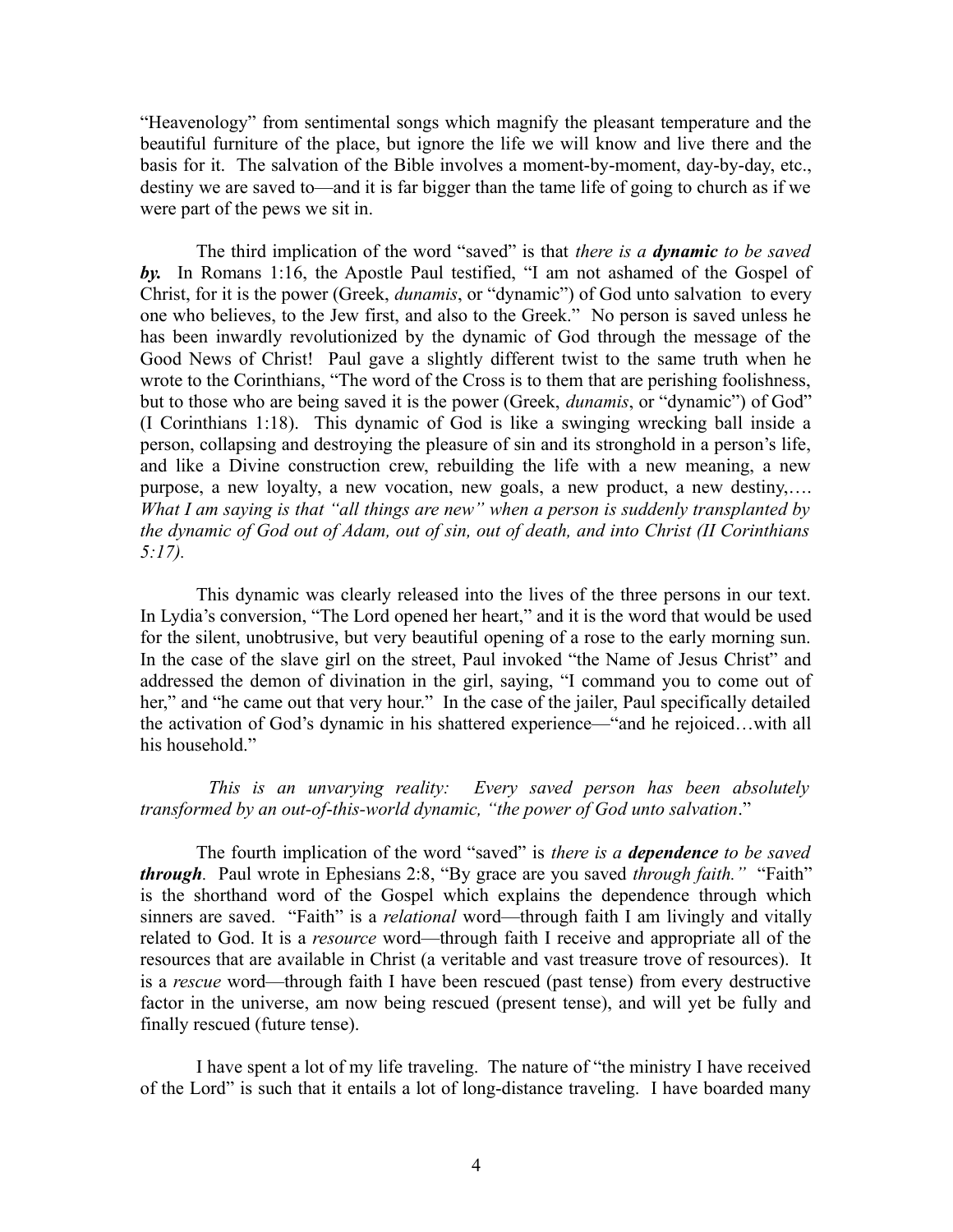an airplane for long flights. I don't suppose I have ever boarded a plane without the awareness that I am committing myself to the plane, an instrument designed to fly, to the pilot, a person assigned to fly it, and that once the door closes behind me, my destiny is identified with the plane. I simply sit down in my seat, fasten my seat belt, and trust. I make no contribution to the trip whatsoever while I am on board the plane, but every plane I have so trusted accomplishes the desired service. Of course, my faith is only as sound as its object, and an airplane and/or its pilot can fail! A sinner convicted of sin by the Holy Spirit and, does the same thing with regard to Jesus Christ the Savior of sinners. The sinner places his faith and trust in the most reliable Person in the universe, suspending his entire destiny in Christ's hands. He ceases self-trust, trust of any other thing or person (including himself), and totally trusts Christ to save him. This happens in every true Christian conversion.

In the case of Lydia, "the Lord opened her heart *to heed the things spoken by Paul"* (Acts 16:14). This is "the obedience of faith" of Romans 16:26. In the case of the slave girl, the control of the demon of divination was replaced by the control of the Divine indwelling Savior, creating a protest riot among her former employers. In the case of the jailer, he obeyed Paul's injunction to "believe on the Lord Jesus Christ," and he truly trusted Christ and was saved, along with the believing members of his household. This is the dependence of faith, through which sinners are saved from sin and all of its by-products, and to Christ and all of His resources and responsibilities.

### **II. The Instructions of the Chapter**

This chapter is loaded with significant *instructions* about the practical dimensions of God's salvation. The "salvation questions" of *who, when, where* and *how* are addressed and answered in the conversion stories told in our text.

First, we learn in these stories that *any person can be saved.* The early Christians, most of whom were Jews, had to learn that God is no respecter of persons. This trinity of conversion accounts confirms that truth. The extraordinary thing about Paul's missionary work in Philippi, and the Spirit's salvation work through the missionary team in Philippi, is that an amazing cross-section of the culture of the Roman colony of Philippi was impacted through this work.

Lydia was a cultured business woman who represented the top end of the social scale. She was a cultured, dignified, calm, attractive woman. Although the missionary team had been brought to Philippi by the vision of "a man of Macedonia," Paul's first convert was a woman! And this first convert in Europe was a woman from Asia, from Thyatira, in the very area where Paul had been forbidden to enter! In fact, the only people present at the prayer meeting in Philippin in which Lydia was saved were women. The Gospel of Jesus Christ entered Europe through a women's club!

The slave-girl who was saved amid the traffic of a busy downtown street in Philippi was essentially the opposite in character and culture to Lydia. The girl was more like an animal or a piece of living slave-property. She was at the bottom end of the social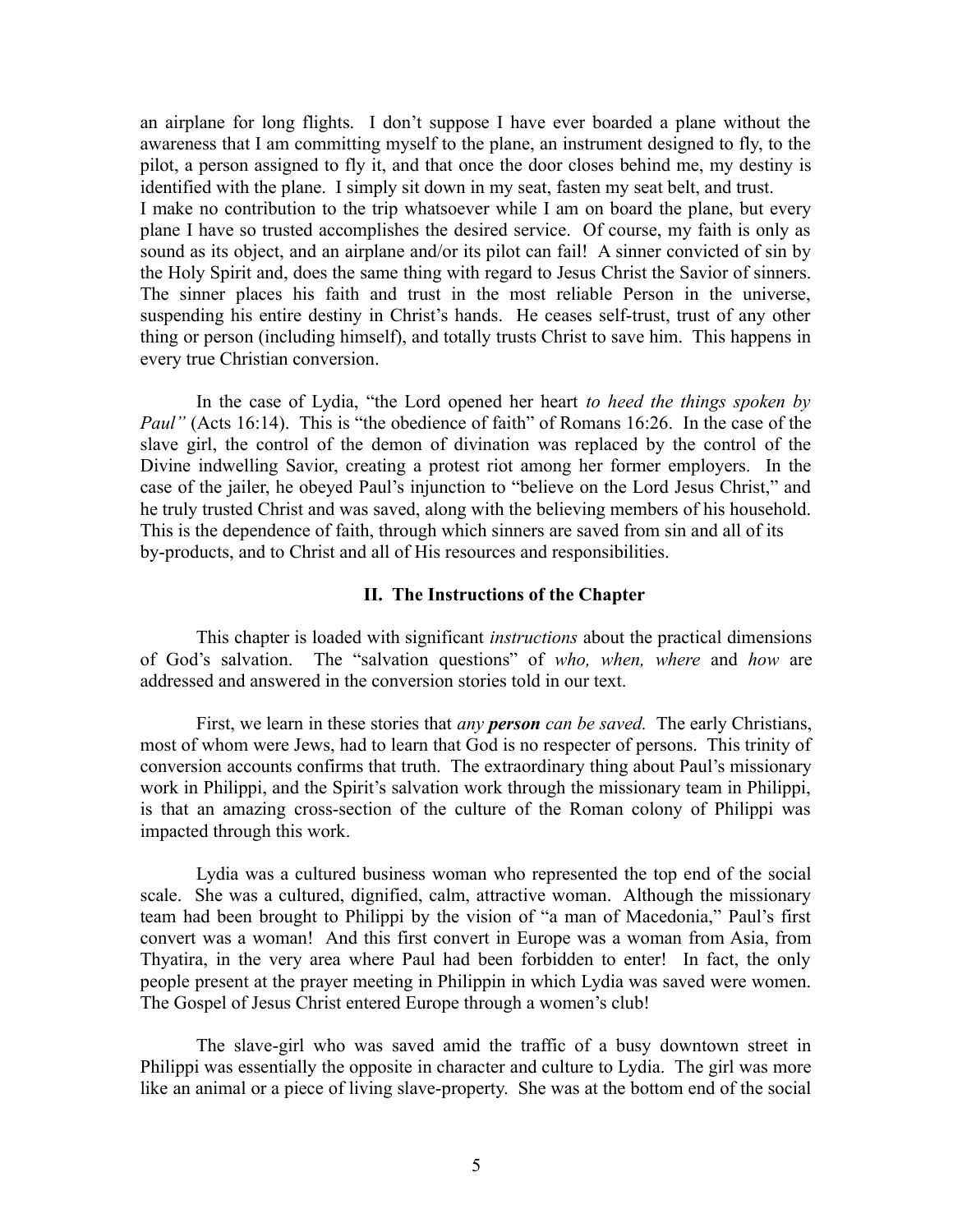scale of the city. While Lydia had to be saved *in spite of* her culture and her character, the slave-girl had to be saved *because of* her personal culture and character. But they both had to be saved, and they found that the ground at the foot of the Cross is level ground, and that the life they found in Christ was the common life of every believer.

The Philippian jailer provided a worthy climax to these conversion stories. He was one of the sturdy middle class who largely made up the Roman civil service. His life had been brutalized inwardly by its history. He was a hardened customer when Paul and his team showed up in Philippi, and he already had a momentum of brutality when Paul and Silas were cast into his jail. He was simply practicing his norm when he beat Paul and Silas with rods (verse 22), one of the three such beatings Paul mentioned in II Corinthians 11:25. He added to their misery and revealed his deep-set norm of violence when "he put them into the inner prison and fastened their feet in the stocks" (verse 24). It is said that he did this because he was "commanded to keep them securely" (verse 23). This reminds me of Governor Pilate's instructions given to the temple guards when they were about the place a giant stone at the mouth of Jesus' tomb—*to guarantee that a dead man stayed dead!!!* Pilate spoke beyond his intelligence and awareness when he wryly said, "Make it as secure *as you can*." The tomb could not finally imprison the Son of God, and the jail could not finally confine these sons of God! God the Father had a Bigger Agenda for all three sons than a grave and a jail!

Don't these stories prove that any person can be saved? To further prove this truth, I itemized some of the conversions that are recited in the New Testament. Mary Magdalene was dispossessed of seven devils when Jesus saved her! Nathanael was rescued from his own morality when Jesus saved him! Nicodemus was saved from his "double damnation"—that of sin *and religion*—when Jesus saved him! Rich and traitorous Zacchaeus was saved from the enchantment and dependence of his own riches and wickedness when Jesus saved him! The first disciples were broken from their attachment to their fishing boats, their fishing nets and their parents when Jesus saved them! Luke was saved from the lesser vocation of a lucrative medical practice (!) into a loving ministry of missions when Jesus saved him! (Don't misunderstand the previous sentence; a medical practice is only "lesser" because if a Dr. stops with that vocation, no matter how useful and productive, he has missed the "greater" vocation of living for the glory of God). The Ethiopian eunuch was saved from another "lesser" vocation, though the prime minister of the Ethiopian empire, when the Jesus of Isaiah 53 made Himself real to the eunuch through an itinerant preacher named Philip! Jesus saved a trinity of tentmakers when He saved Saul of Tarsus and his vocational associates, Acquila and Priscilla! He also saved a quisling tax-collector named Levi (later called Matthew)! And a lawyer named Zenas in the Book of Acts!

You see, friends, Jesus Christ can save *any person.*

The second "salvation lesson" of these stories is that *any person can be saved at any point of time.* The Savior of sinners never slumbers or sleeps, and He is alert to save any sinner who is aroused to repentance and faith. Think of the respective times of day in which sinners were saved in the Bible. On the Day of Pentecost, some 3,000 people were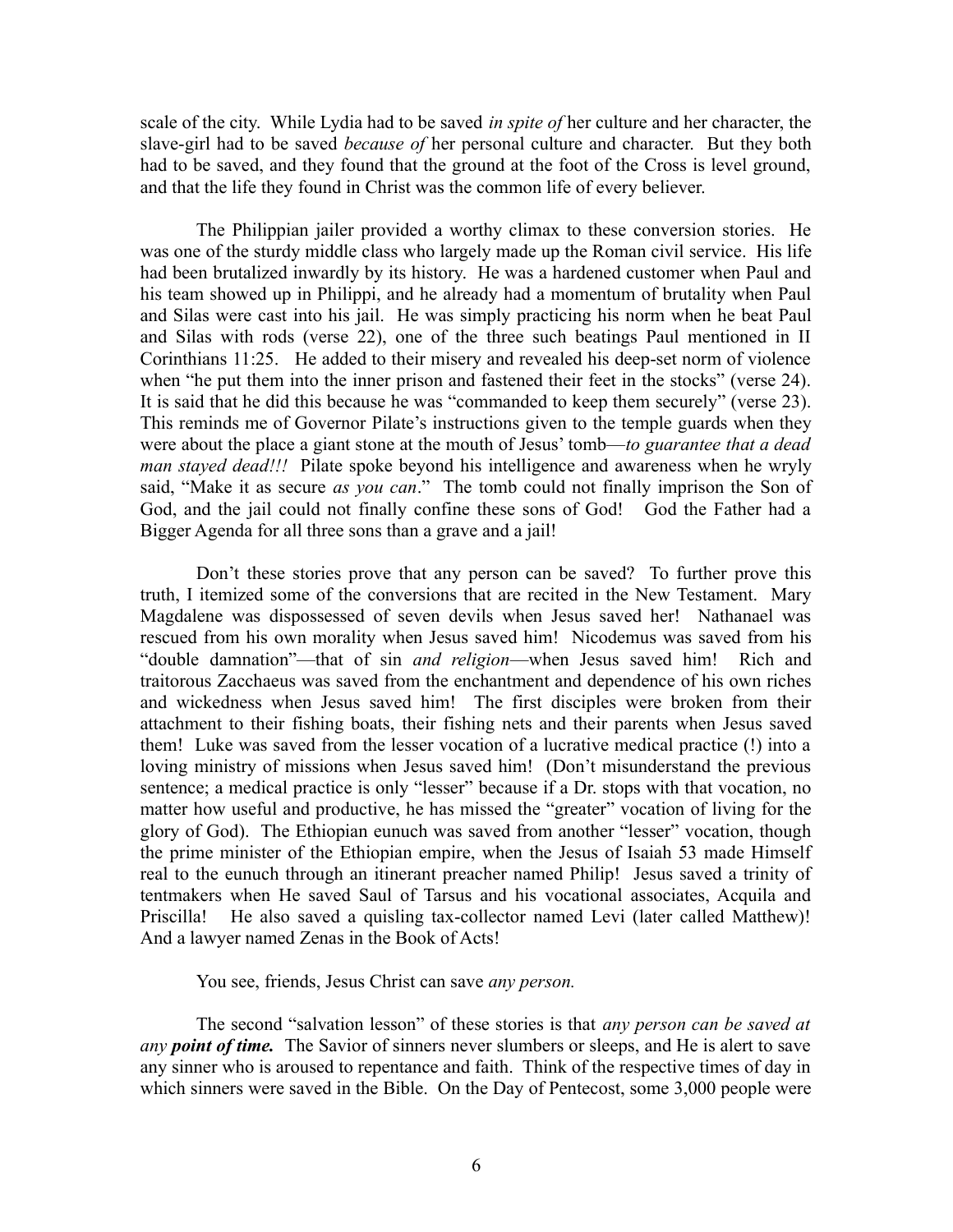saved in the time-proximity of 9 a.m.! In John 4, a Samaritan women was saved during the noon hour at the "lunch break" of Jesus' disciples! Saul of Tarsus was saved at "midday" (Acts 26:13)! *How many of you reading these words were saved between sunup and noon on your day of destiny?* The thief who died on a cross beside Jesus was saved sometime between noon and 3 p.m. on the great Day of Atonement! John the beloved Apostle was saved sometime near 4 p.m.! *How many of you reading these words were saved between noon and sundown on your day of destiny?* Nicodemus was saved under the dark umbrella of night (John 3). *How many of you reading these words were saved after darkness and before dawn of the next day on your day of destiny?* You can poll an audience of saved people, and you will find a substantial representation in any part of a day—morning, afternoon, evening, night. Any person can be saved at any point of time! Now, there is a moment in which *nobody* can be saved, and that's some *other* moment than *now*, and there is *one* moment in which you *must* be saved if at all, and that's the *now* moment.

Lydia was saved in the morning; the slave-girl was saved in the late afternoon; and the jailer was saved at the strange hour of midnight. *Any sinner can be saved at any point of time!* 

The third "salvation lesson" of this chapter is that any person can be saved at any point of time and in any place—*if he will trust the right Person.* In all cases mentioned, whether it be Mary Magdalene, or Nathanael, or Nicodemus, or Zacchaeus, or the first disciples, or Dr. Luke, or the Ethiopian Prime Minister, or the three tentmakers, or Levi the despised tax collector, or Zenas the lawyer, or Lydia, or the slave-girl, or the Philippian jailer—each of them had to commonly trust Jesus Christ, the Savior of sinners, and receive Him into their lives, in order to be saved. And in all cases, the Same Person did the saving. He Himself said, "I am the way, the truth, and the life; no man comes unto the Father except by Me" (John 14:6). Sounds to me like He believed He was the only possible Savior of sinners—and my hearing is correct! In Acts 4:12, Simon Peter echoes this truth: "Neither is there salvation in any other, for there is no second name under heaven by which sinners can/must be saved" (Acts 4:12).

The right Person to save sinners is Jesus, and trust is the means of receiving Him and relating to Him.

These are the salvation lessons revealed in these conversion stories. We have just one more point to examine.

### **The Common Ingredients of Salvation**

Finally, these stories show us *the common ingredients* in every genuine experience of salvation. Though salvation has no stereotype, each experience of salvation has certain common denominators.

First, in all three cases of salvation recorded in Acts 16, each sinner *heard a dynamic word from God.* With regard to Lydia, Luke says, "We sat down and spoke to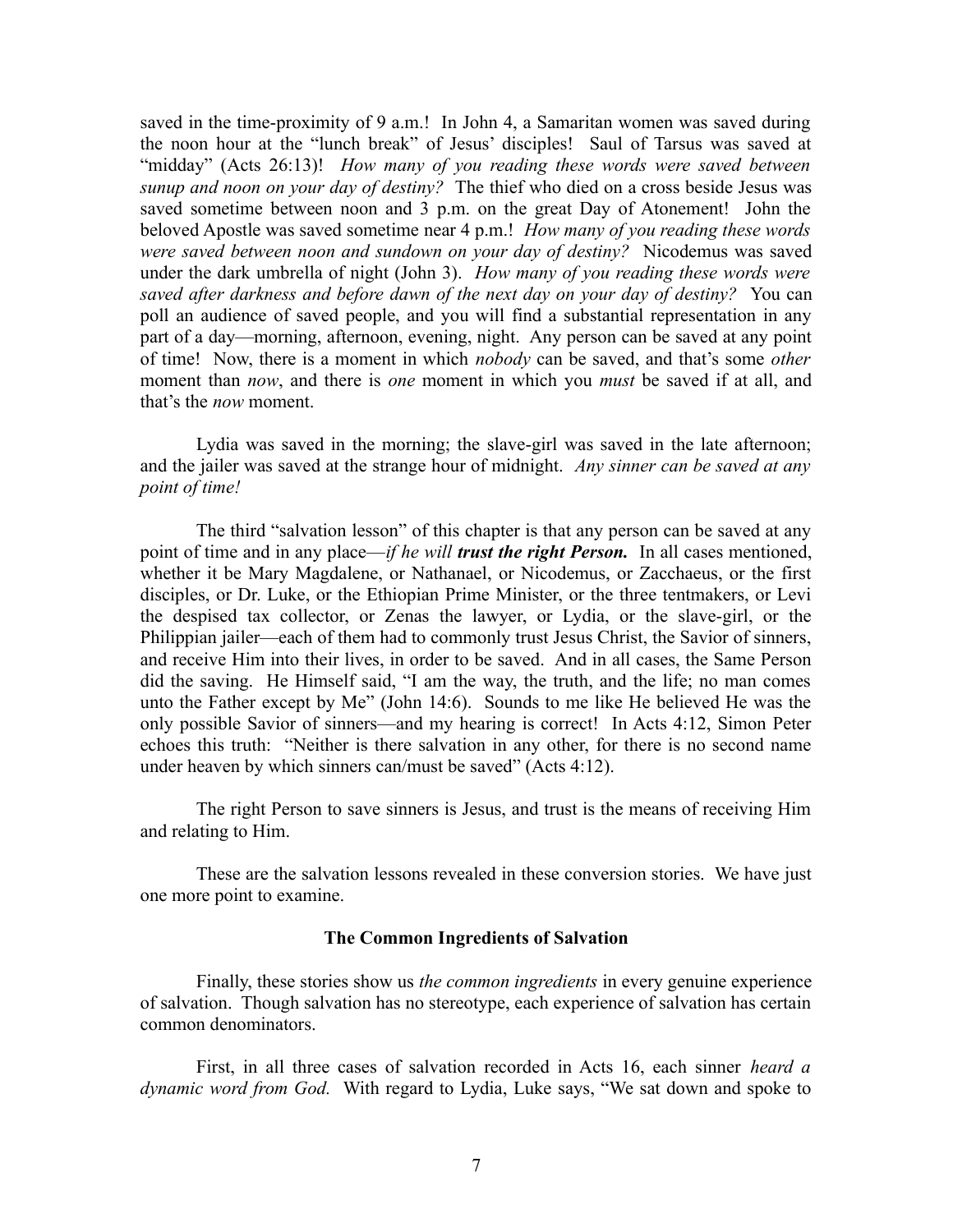the women who met there. Now a certain woman named Lydia heard us…..The Lord opened her heart to heed the things spoken by Paul" (verses 13, 14). Three times the text indicates that the Apostle Paul spoke Divine truth to the women, and Lydia heard, believed and trusted Christ to save her. In the story of the slave-girl, Paul turned and said to the spirit, "I command you in the name of Jesus Christ to come out of her," and "he came out that very hour" (verse 18). In the conversion of the jailer, Paul and Silas declared with Divine authority and authorization, "Believe on the Lord Jesus Christ, and you will be saved" (verse 31). "Faith comes by hearing, and hearing by the Word ("hrema", the living, quickening Word of God) of God" (Romans 10:17). Every sinner must hear the Gospel with a hearing that penetrates his heart with Divine power, or he will not be saved.

Second, in all these cases, each sinner *felt a definite sense of need.* There is a lifeand-death difference between a need for Christ and a *felt* need for Christ. There is a vast difference between saying, "Oh, everyone needs Christ, I guess," and "I am ruined by my sins; I need a Savior more than I need the air I breathe. What must I do to be saved?"

Third, in all three stories, *each sinner was transformed by the Divine Christ as personal Savior and Lord.* In Romans 15:7, Paul said, "Christ received each of us." He was encouraging the Roman Christians to treat each other in exactly the same way Christ has treated us. He received each of us; we should receive one another. Here is an interesting feature of Paul's statement: the word translated "received" is the Greek word, *proslambano*. This is a compound Greek word. The "lambano" part of the word means "to aggressively embrace." The prefix "pros" means "face to face with." So the word means to face the other person and aggressively embrace him. This is what God did to us. He saw us perfectly, reading us like the proverbial "open book"—and yet He aggressively embraced us anyway! That is grace! And one of the big salvation texts of the Gospel of John uses essentially the same word. John 1:12 says, "As many as *receive* Christ, to them gives He the power to become sons and daughters of God." The word "receive" is basically the same word, and it again means "to aggressively embrace" Jesus Christ. Using a two-fisted grip of faith and embracing Him "with both arms" of trust, aggressively take Him into your heart. Nobody has been saved without such a transaction between him and Christ.

Finally, in all three of these conversion stories, *each saved sinner proved his definite conversion by a changed life.* Lydia, for example, begged for the privilege of showing thoughtful Christian hospitality. After she had been baptized, "she begged us, saying, 'If you have judged me to be faithful to the Lord, come to my house and stay." The slave-girl also showed evidence of her genuine conversion by forsaking her sinful business association in order to follow and serve Christ. The Philippian jailer's transformation was remarkable. Using the same hands that had earlier *inflicted* the wounds on the backs of Paul and Silas, after his encounter with Christ, he now *washed* the very wounds he had made. Could there be a finer illustration of a transformed heart than this? "Hereby we know that we have passed from death to life, because we love the brethren." (I John 3:14).